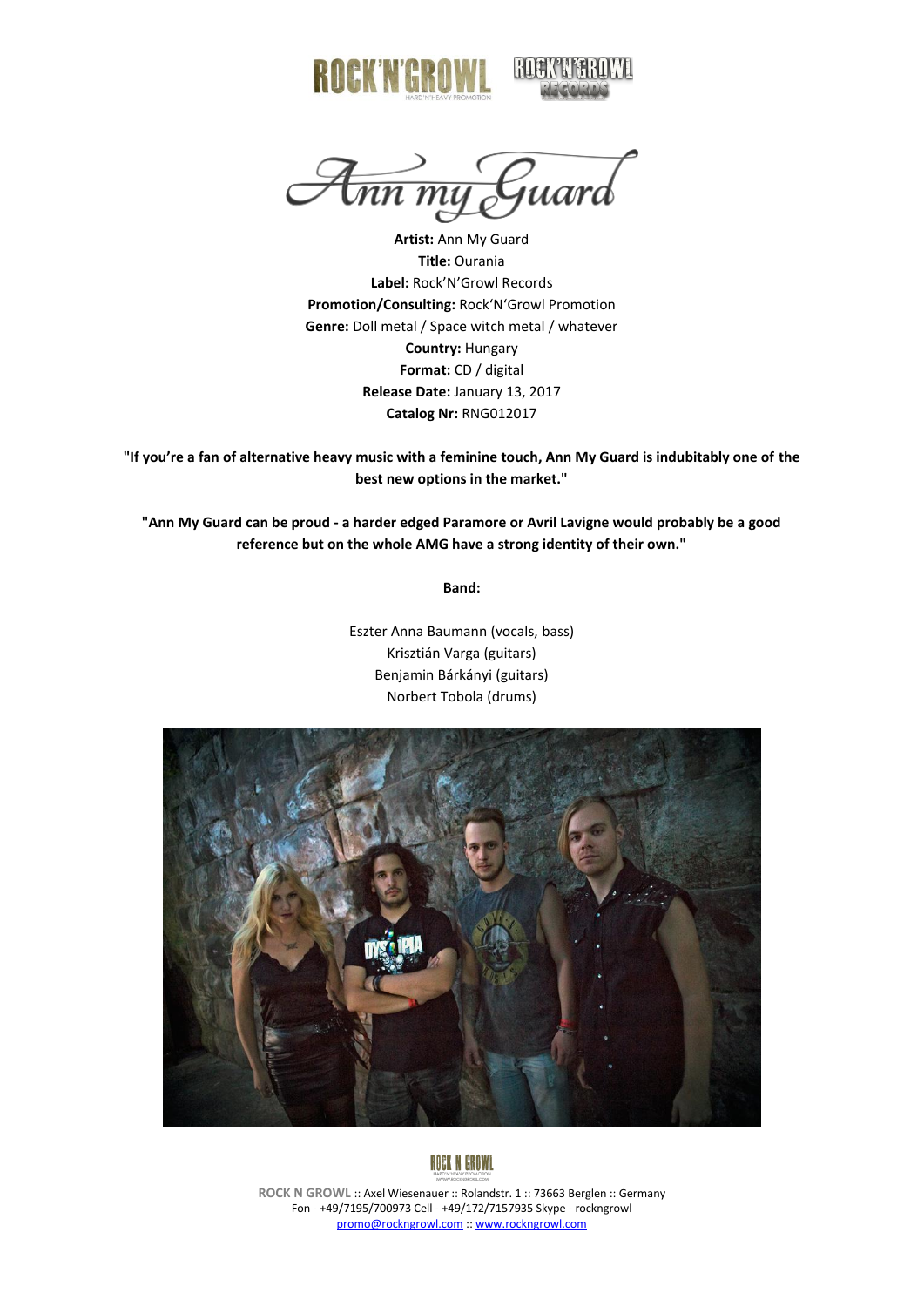

## **Track listing:**

- 1. Novae
- 2. Asteria
- 3. [Callisto](https://youtu.be/PkdxynF1ZiY)
- 4. Io
- 5. Breathe The Sun
- 6. Obsidian Tears
- 7. Serpent
- 8. Hekate
- 9. The Secret

'**Callisto**' Video:<https://youtu.be/PkdxynF1ZiY>





All songs and lyrics are written by **Ann my Guard**, except the lyrics of **The Secret**, written by **Emily Dickinson.**

Produced by: **Gabor Vari**, at **Black Hole Sounds Studio Eszter Anna Baumann**: vocals, bass, guitars, flute, piano **Krisztian Varga**: guitars **Norbert Tobola**: drums (Strings by **Minore quartet**)

## **About OURANIA**

"I wanted to make a record that fully represents what **Ann my Guard** is: I really like mixing the ethereal feminine vocals with heavy guitar riffs and dark melodies. I like contrasts. Moreover, I love to use mythical metaphors: while on the debut record, **Innocence Descent** I used the **Moon** representing the maturing of a woman, by **Ourania** I expressed more universal themes. As the lyrics of **Asteria** say: I just want to elevate you, underneath my starlit sky, I'll be set free... The aim of rock music for me is to elevate the listeners into another dimensions, not to pull them down. I think that's what we all need from music nowadays, right?"

## **Short biography**

**Ann my Guard** was formed in 2007 by singer-bassist **Eszter Anna Baumann-Toth**. Their first **EP**, **Cinderella's syndrome** came out in 2010. Its second song, called **Gone**, was invited to be on an American promotional record (**Kill City series**). That was when they got the first positive international reactions. Their popularity in Hungary was grown by the broadcasting of a report within the **Hungarian X Factor**, in which **Ann my Guard**'s lead singer **Anna** had been invited to introduce the band.



**ROCK N GROWL** :: Axel Wiesenauer :: Rolandstr. 1 :: 73663 Berglen :: Germany Fon - +49/7195/700973 Cell - +49/172/7157935 Skype - rockngrowl [promo@rockngrowl.com](mailto:promo@rockngrowl.com) :[: www.rockngrowl.com](http://www.rockngrowl.com/)